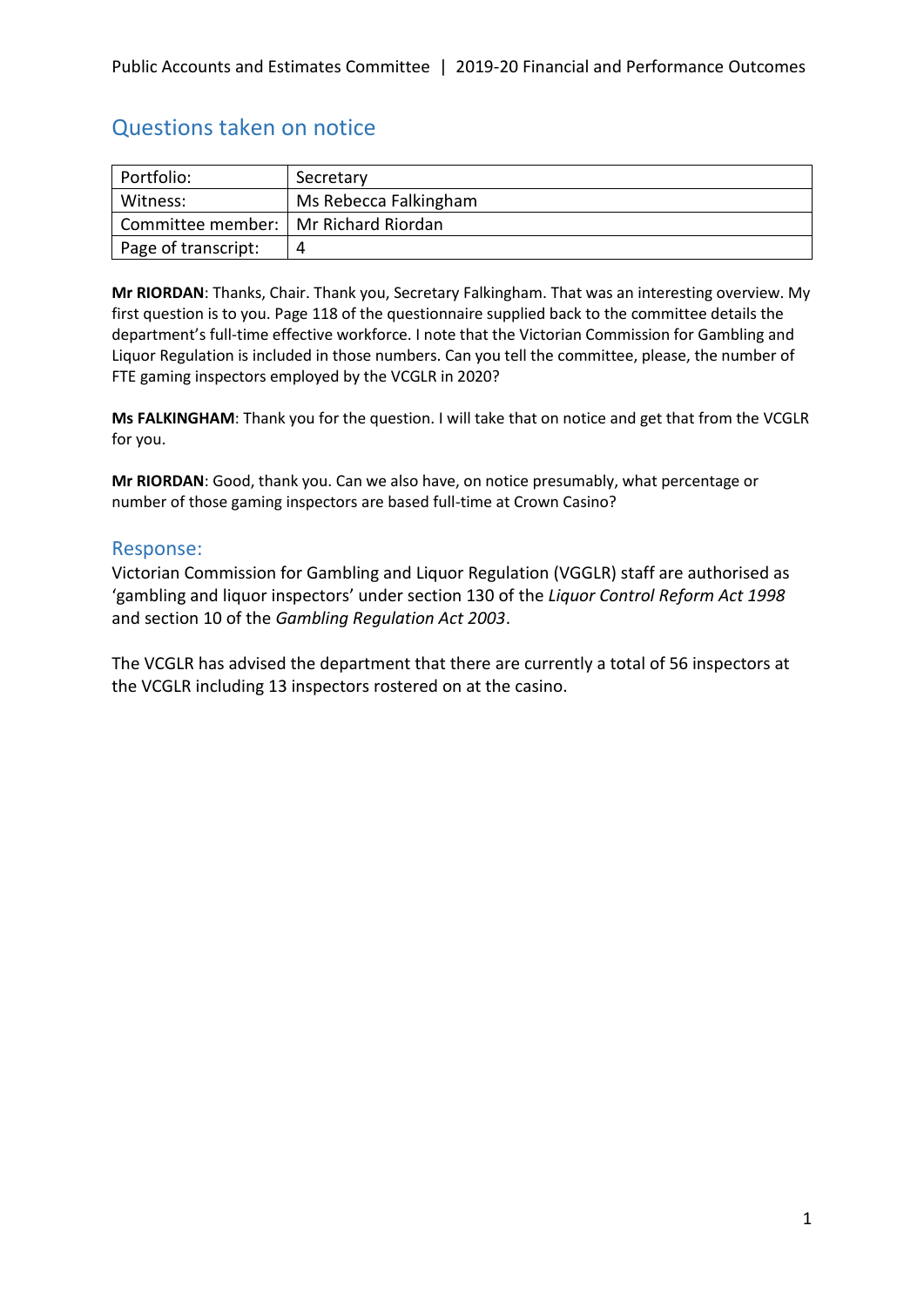| Portfolio:                             | Secretary             |
|----------------------------------------|-----------------------|
| Witness:                               | Ms Rebecca Falkingham |
| Committee member:   Mr Richard Riordan |                       |
| Page of transcript:                    | 4                     |

**Mr RIORDAN**: Thank you. Can you also, again on notice, tell us how many FTE gaming inspectors have been employed each year between 2015 and 2020—so we can have that as sort of a lineal representation. And also of those inspectors over that period of time, how many have been based full-time at Crown Casino?

## Response:

Based on advice from VCGLR:

Table: VCGLR inspector numbers between 2015 and 2020

| Year         | Number of liquor and gambling inspectors |
|--------------|------------------------------------------|
| 30 June 2015 | 69                                       |
| 30 June 2016 | 64                                       |
| 30 June 2017 | 69                                       |
| 30 June 2018 | 70                                       |
| 30 June 2019 | 65                                       |
| 30 June 2020 | 55                                       |
| 1 March 2021 | 56                                       |

The VCGLR has advised the department the following: it has maintained a consistent presence at the casino over the last five years; the current staffing at the casino comprises a team of 13 inspectors but the VCGLR is unable to extract the number of dedicated inspectors at the casino for each time period without extracting and reviewing shift rosters which is an extensive manual process.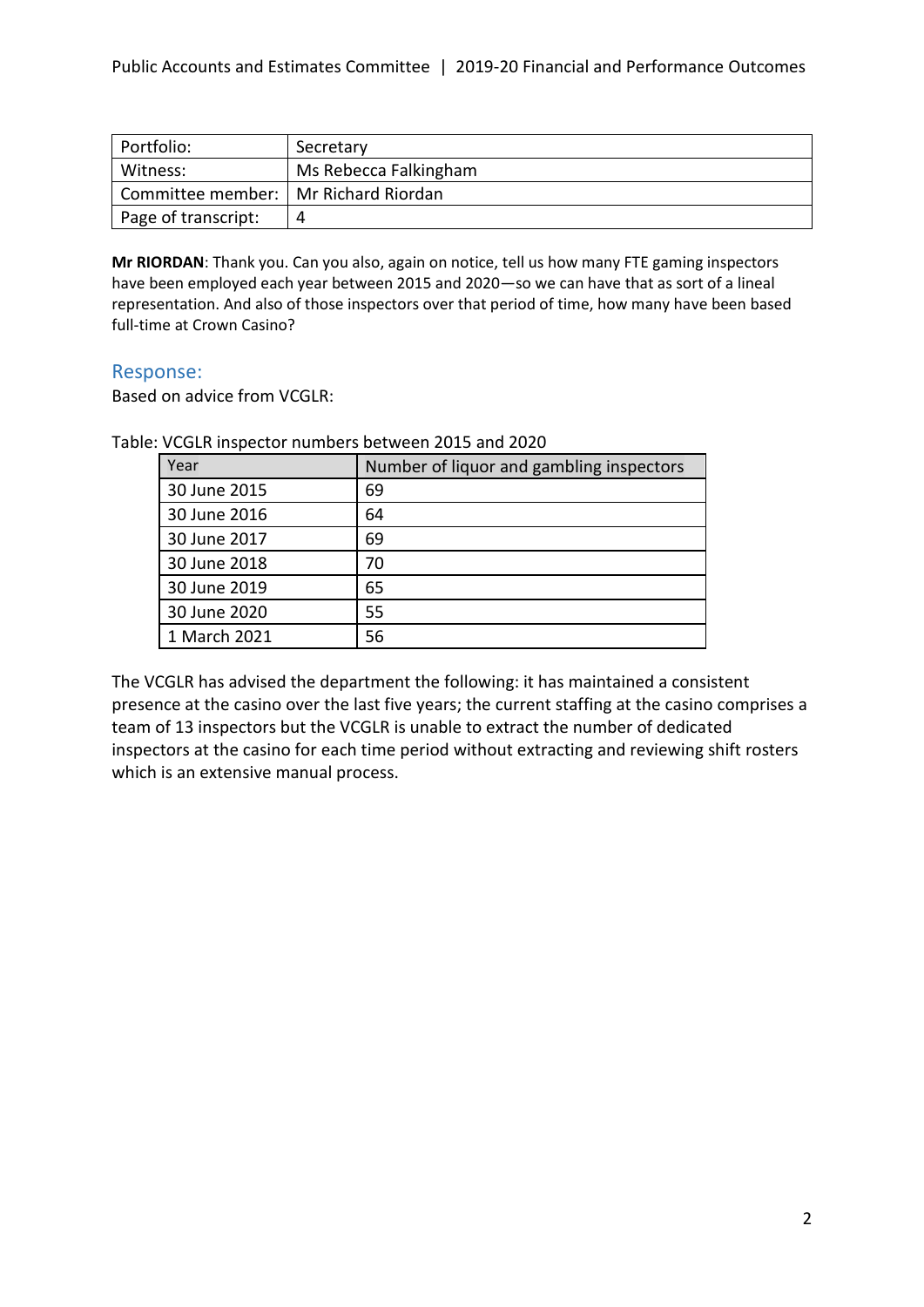| Portfolio:                             | Secretary             |
|----------------------------------------|-----------------------|
| Witness:                               | Ms Rebecca Falkingham |
| Committee member:   Mr Richard Riordan |                       |
| Page of transcript:                    | 4                     |

**Mr RIORDAN**: Excellent. Can you tell the committee what were the VCGLR's costs in the 2019–20 year in oversighting compliance of Crown Casino?

**Ms FALKINGHAM**: Obviously within the budget papers we do not delineate those costs, but

## Response:

The VCGLR has advised the department the following:

- For the 2019/20 financial year the estimated cost for the overall supervision of the Melbourne casino was \$5.2 million (compared with \$5.4 million in 2018/19).
- However, casino compliance is not a specific cost item in the VCGLR ledger. The collection of data for the calculation of the supervision charges for the other gambling licensees enables the VCGLR to estimate the cost of the overall supervision of the Melbourne casino. This estimate uses an attribution of costs and overheads model and should be considered an estimate not a full cost recovery model.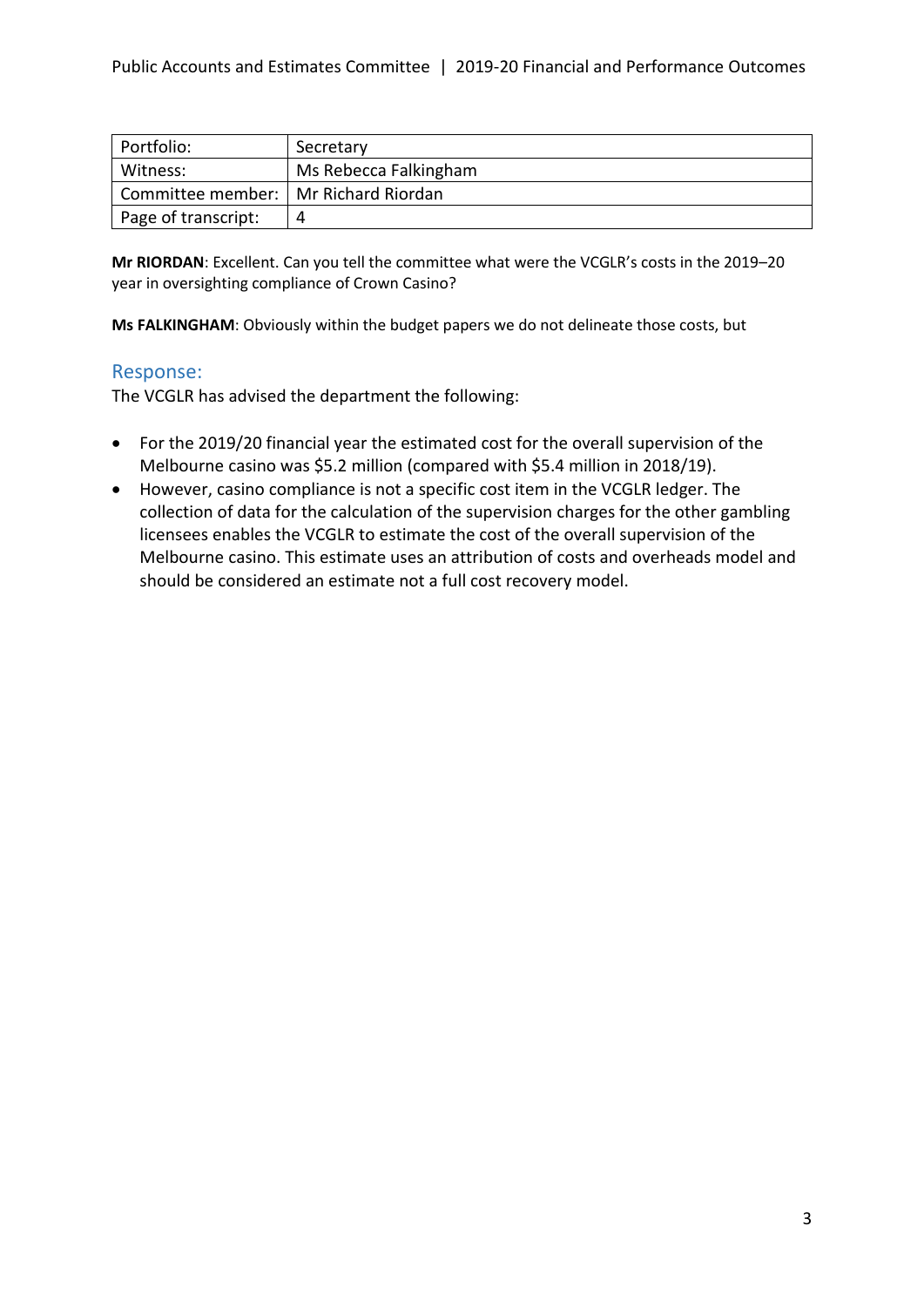| Portfolio:                      | Secretary         |
|---------------------------------|-------------------|
| Witness:                        | Ms Larissa Strong |
| Committee member:   Sam Hibbins |                   |
| Page of transcript:             | 13                |

**Mr HIBBINS**: Okay. Thank you. Are you able to provide the committee on notice what the service delivery outcomes are for each prison and then how each prison measures against that outcome?

**Ms STRONG:** I can certainly provide you the SDOs and what they are.

**Mr HIBBINS:** Okay. Thank you.

**Ms FALKINGHAM:** Sorry, can I just confirm, Mr Hibbins, you mean for the 2019–20 financial year—

**Mr HIBBINS:** Yes. Thank you.

#### Response:

At present, 22 measures are used in the calculation of the aggregated BP3 indicator, 'Proportion of benchmark measures in prison services agreement achieved'. Not all 'service delivery outcomes (SDO) measures apply to all prisons, due to differing roles played by different facilities across the system – and their varied security classifications, remandee and risk profiles and so on. Different benchmarks apply to SDOs at each location for the same reason.

|                | <b>Current SDO and reference number</b>   | <b>Prisons where measure</b><br>applicable |
|----------------|-------------------------------------------|--------------------------------------------|
| $\mathbf{1}$   | <b>Escapes</b>                            | All                                        |
| $\mathcal{P}$  | Assault on staff or other persons [not    | All                                        |
|                | prisoners]                                |                                            |
| 3              | Out of cell hours                         | All                                        |
| 4              | Number of unnatural deaths                | All                                        |
| 5              | Self-harm                                 | All                                        |
| 6              | Assault on prisoners by other prisoners   | All                                        |
| $\overline{7}$ | Assault on prisoners by staff             | All                                        |
| 8              | Random general urinalysis                 | All                                        |
| 9              | Medical screening within 24 hours         | All                                        |
| 10             | 'At-risk' assessments within 2 hours      | All                                        |
| 14             | Proportion of prisoners engaged in        | All except MAP, MRC                        |
|                | purposeful activity                       |                                            |
| 15             | Vocational education and training         | All except MAP, JLTC                       |
|                | participation                             |                                            |
| 16             | Education and training unit of competency | All except JLTC                            |
|                | completions                               |                                            |
| 17             | Prisoner-related harm reduction           | DPFC, MAP, MRC, PPP, RCC                   |
| 18A            | Offending behaviour programs scheduled    | FCC, RCC, PPP                              |
| 18B            | Offending behaviour programs completed    | All except MAP, MRC, JLTC                  |
| 20A            | Pre-release program and assistance        | All                                        |
|                | [sentenced prisoners]                     |                                            |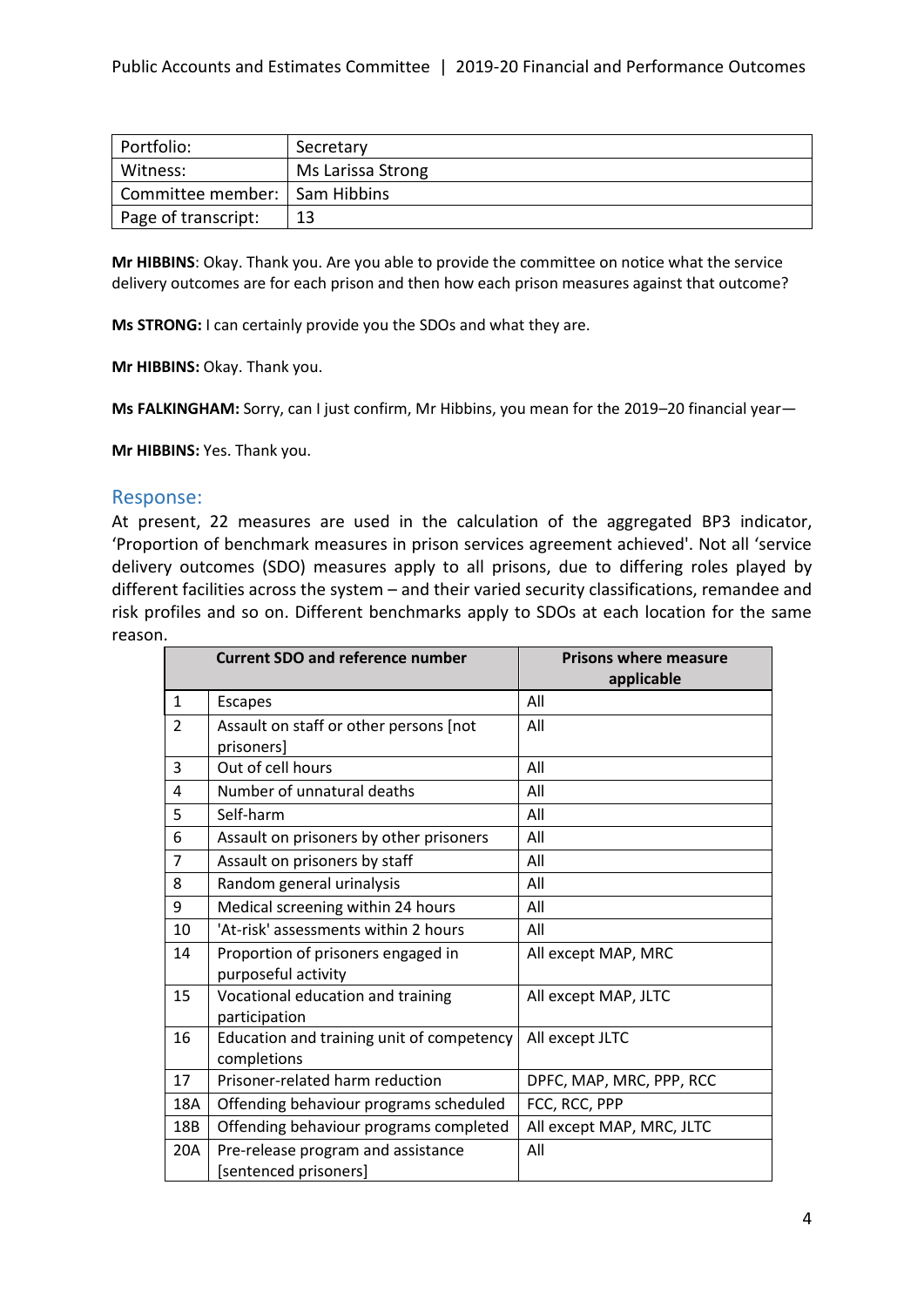# Public Accounts and Estimates Committee | 2019-20 Financial and Performance Outcomes

| 20 <sub>B</sub> | Court discharge information session | Barwon, DPFC, FCC, MAP, MRC,    |
|-----------------|-------------------------------------|---------------------------------|
|                 | [remandees]                         | Hopkins, Marngoneet, Karreenga, |
|                 |                                     | RCC, PPP                        |
| 22              | Prison industries                   | All except FCC, MAP, RCC, PPP,  |
|                 |                                     | <b>JLTC</b>                     |
| 23              | Case management                     | All                             |
| 24              | OH&S/WorkCover                      | All except FCC, RCC, PPP        |
| 25              | Disability training                 | <b>PPP</b>                      |

| <b>Prison</b> | <b>Number of</b><br>applicable<br><b>SDOs in</b><br>2019-20 | Reference numbers of<br>SDOs not measured at<br>location | Aggregate performance<br>of each prison (% of SDO<br>benchmarks passed) |
|---------------|-------------------------------------------------------------|----------------------------------------------------------|-------------------------------------------------------------------------|
| Barwon        | 19                                                          | 17, 18A, 25                                              | 68.4                                                                    |
| <b>DPFC</b>   | 20                                                          | 18A, 25                                                  | 75.0                                                                    |
| <b>MAP</b>    | 16                                                          | 14, 15, 18A, 18B, 22, 25                                 | 68.8                                                                    |
| <b>MRC</b>    | 18                                                          | 14, 18A, 18B, 25                                         | 61.1                                                                    |
| <b>PPP</b>    | 20                                                          | 22, 24                                                   | 80.0                                                                    |
| Hopkins       | 19                                                          | 17, 18A, 25                                              | 73.7                                                                    |
| Fulham        | 18                                                          | 17, 22, 24, 25                                           | 94.4                                                                    |
| Loddon        | 18                                                          | 17, 18A, 20B, 25                                         | 72.2                                                                    |
| Marngoneet    | 19                                                          | 17, 18A, 25                                              | 78.9                                                                    |
| Karreenga     | 19                                                          | 17, 18A, 25                                              | 84.2                                                                    |
| Ravenhall     | 19                                                          | 22, 24, 25                                               | 57.9                                                                    |
| Middleton     | 18                                                          | 17, 18A, 20B, 25                                         | 94.4                                                                    |
| Beechworth    | 18                                                          | 17, 18A, 20B, 25                                         | 83.3                                                                    |
| Dhurringile   | 18                                                          | 17, 18A, 20B, 25                                         | 83.3                                                                    |
| <b>LKK</b>    | 18                                                          | 17, 18A, 20B, 25                                         | 83.3                                                                    |
| Tarrengower   | 18                                                          | 17, 18A, 20B, 25                                         | 83.3                                                                    |
| <b>JLTC</b>   | 14                                                          | 14, 15, 16, 17, 18A, 20B,<br>22, 25                      | 100.0                                                                   |
| <b>TOTAL</b>  | 309                                                         |                                                          | 78.6%                                                                   |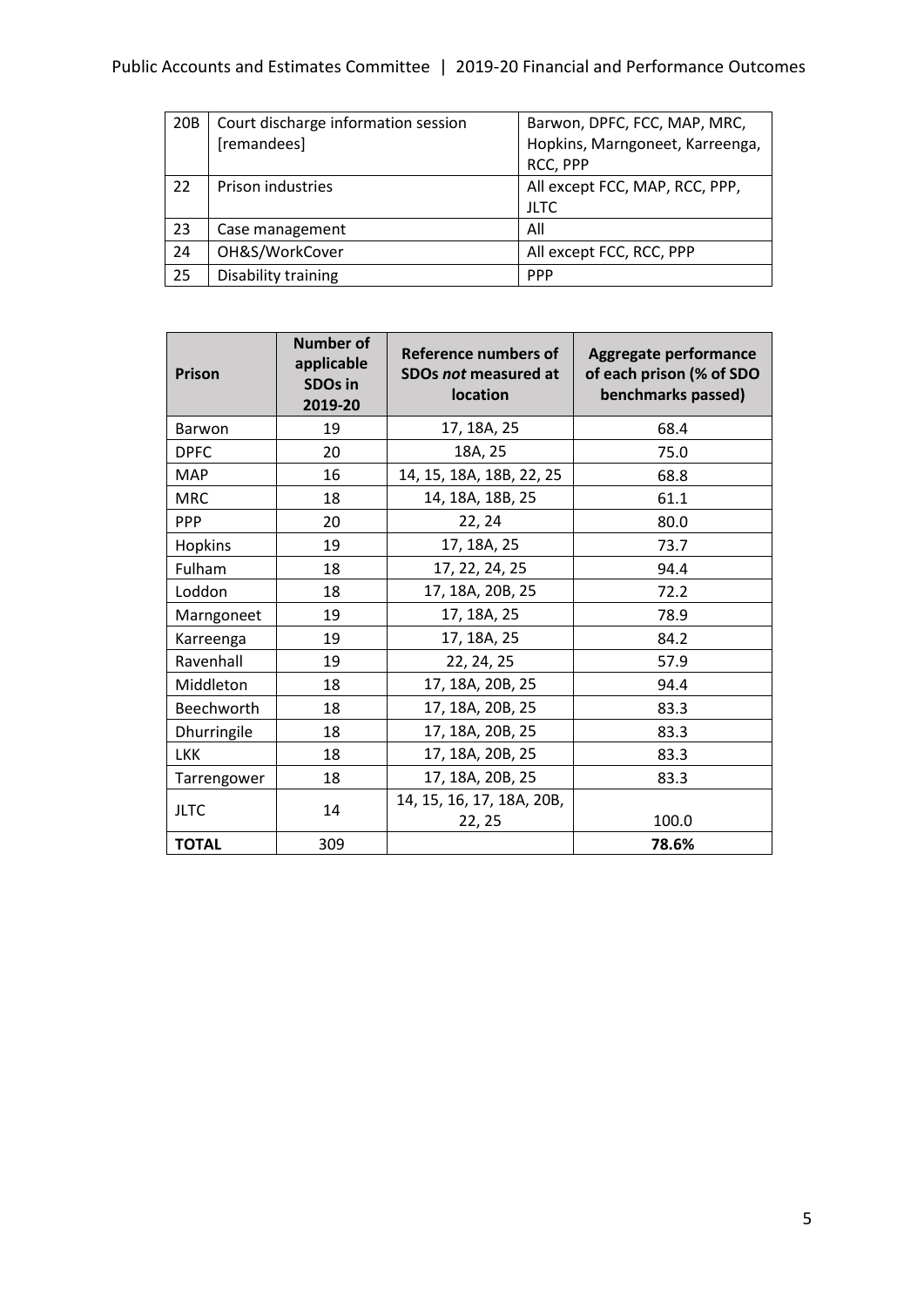| Portfolio:                      | Secretary         |
|---------------------------------|-------------------|
| Witness:                        | Ms Larissa Strong |
| Committee member:   Sam Hibbins |                   |
| Page of transcript:             | 13                |

**Mr HIBBINS**: Okay, thank you. Just in terms of was meant by a short prison sentence, is that what was meant: remand?

**Ms STRONG**: I suspect it is people who come in on remand, subsequently get sentenced and either get time served—so have a relatively sort sentence—or actually do get a short sentence. I would have to double-check that.

## Response:

In this context, a 'short sentence' refers to an effective sentence length of less than six months. The 2019-20 outcome for rate of return to prison within two years included 1,488 prisoners who returned to serve an effective sentence length of less than six months – a 24 per cent increase from the previous year's result, or 288 more returning prisoners. This figure includes prisoners who entered prison on remand and subsequently transitioned to a sentence.

This measure, however, does not include remanded prisoners who are sentenced to time served and released. As per national counting rules specified as part of *Report on Government Services* reporting, prisoners who subsequently return to prison for remandonly episodes are excluded, as they are not considered to have returned for a subsequent sentenced episode.

*Note:* The effective sentence length of imprisonment is calculated as the period between the date of reception into prison custody and the earliest date of release. Effective sentence length is based on either the non-parole period set by court or the aggregate sentence. As a prisoner's release at the end of the non-parole period is not automatic, the actual time served by a prisoner may be longer than the effective sentence.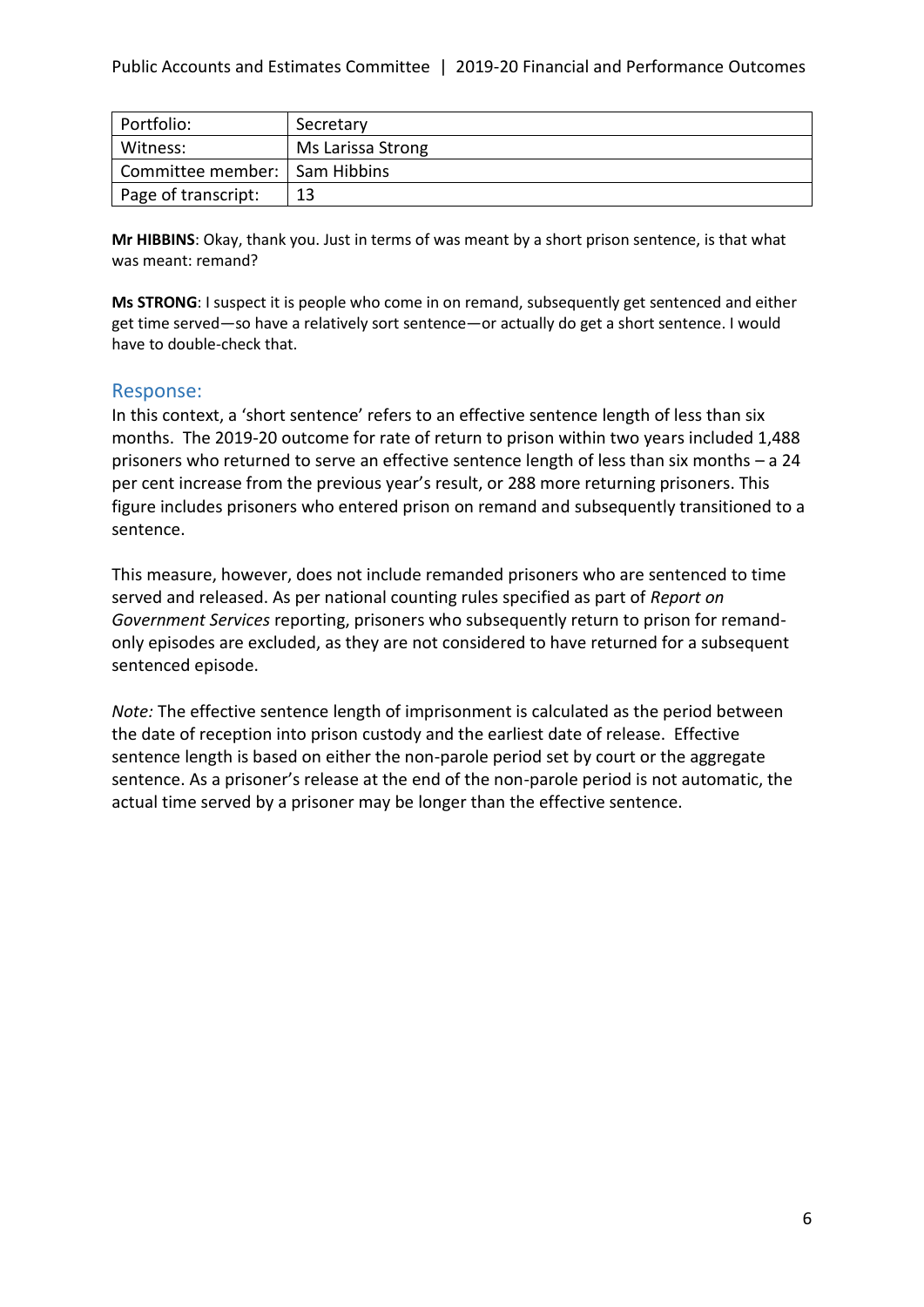| Portfolio:                      | Secretary             |
|---------------------------------|-----------------------|
| Witness:                        | Ms Rebecca Falkingham |
| Committee member:   Sam Hibbins |                       |
| Page of transcript:             | 14                    |

**Mr HIBBINS**: I just want to ask now about the liquor and gaming regulator. What now is the status of the existing reports and inquiries that were being undertaking into Crown? Just thinking, for example, of the one that was announced back in late 2019—has that been completed and finalised?

**Ms FALKINGHAM**: Sorry, Mr Hibbins, I am trying to remember which one you are referring to.

**Mr HIBBINS**: This was after the media revelations into Crown in late 2019. They indicated that they would be getting back to the minister within two to three weeks of the report. I think it is actually referred to in their annual report as well.

## Response:

The VCGLR has advised the department the following:

The investigation regarding allegations relating to Crown that were made in media reports in July and August 2019 has concluded. As a result of the investigation the VCGLR requested Crown Melbourne provide an explanation of its conduct regarding its engagement with junket participants (show cause notice).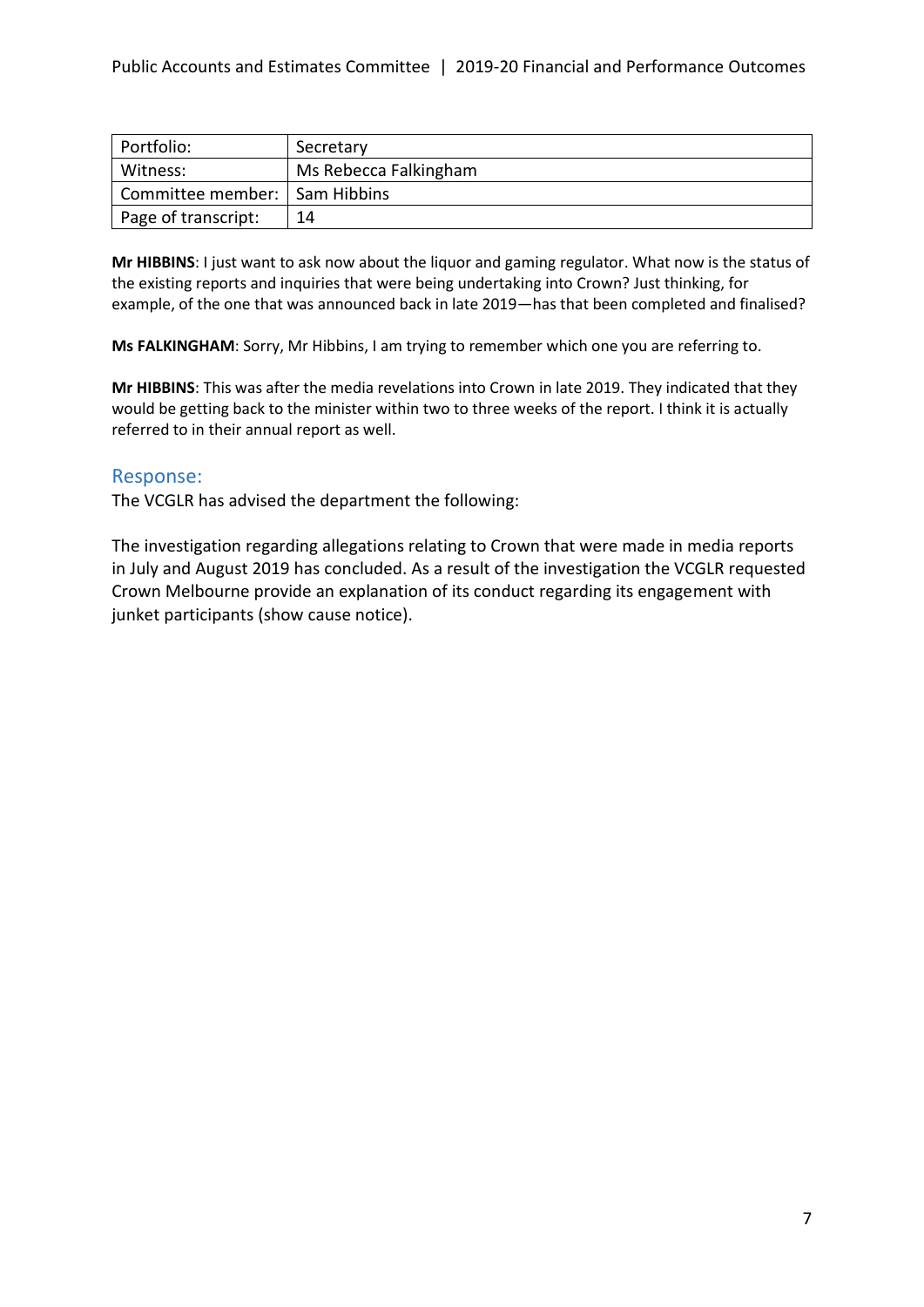| Portfolio:                      | Secretary             |
|---------------------------------|-----------------------|
| Witness:                        | Ms Rebecca Falkingham |
| Committee member:   Sam Hibbins |                       |
| Page of transcript:             | 14                    |

**Mr HIBBINS**: Okay, great. If you could get the date when that one was completed, that would be great as well. Thank you. Now, there were some statements made in terms of the staff employed at the VCGLR. There is a statement saying that they had at any time two staff members, or effectively two staff members, on the casino team. Is that an accurate statement? Is that an accurate reflection?

**Ms FALKINGHAM**: That is not my understanding, Mr Hibbins, but I think I will take it on notice for Mr Riordan to provide the breakdown of the number of staff working at Crown Casino at any time.

## Response:

The VCGLR has advised the department that there are currently 13 inspectors allocated to the casino team however that exact number of staff working at the casino at any one time fluctuates depending on rosters and operational requirements. During normal operations, the casino team operates with no less than two inspectors per shift. Although, during much quieter times there is always at least one inspector rostered at the casino.

The VCGLR also maintains the ability to divert resources to the casino (or any geographic area/licensee etc) in line with operational requirements.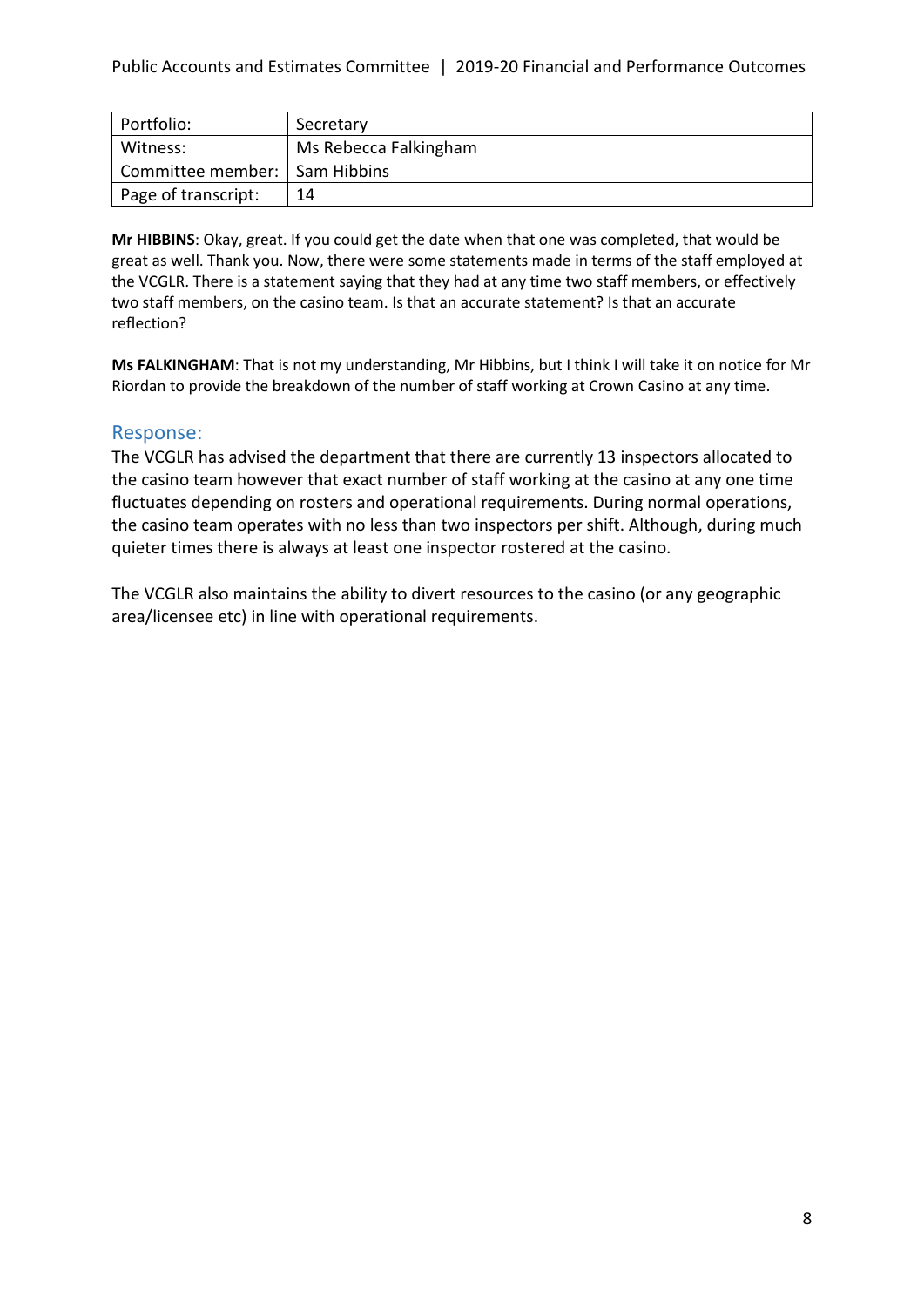| Portfolio:                      | Secretary         |
|---------------------------------|-------------------|
| Witness:                        | Ms Larissa Strong |
| Committee member:   Sam Hibbins |                   |
| Page of transcript:             | 15                |

**Mr HIBBINS**: Great. Okay. Thank you. I think I am running close to time, but I just have one final question for Corrections. In terms of catering contracts for prisons and justice facilities, are they contracted out, and if so, what is the overall cost for catering contracts?

**Ms STRONG**: Most prisons actually have their own kitchens. If it is cell accommodation, they will prepare meals. It is an opportunity for prisoner employment in the prison as well, and they supply the food to the prisoners in the cell. For a lot of prisoners who are in cottage accommodation it is self-catering. So they go to a canteen shop in the prison, they buy the food and they cook the food themselves. There will obviously be contracts to supply food either for the kitchens within prison industries or for the self-catering and the canteens. I would have to take on notice the value of those contracts.

## Response:

Catering for prisons and justice facilities is not contracted out; however, the department has various supply contracts to procure the provisions required by kitchens within Prison Industries, self-catering, and the canteens. The overall cost of these supply contracts in 2019-20 for prisons and justice facilities was \$13.346 million.

**Mr HIBBINS**: Okay. That is all right. Thank you. And is it similar with cleaning services as well?

**Ms STRONG**: Correct. We have a combination of cleaning. We changed our approach in the middle of COVID. So we certainly have professional cleaners for each local prison who come in and clean the areas where prisoners cannot go. We have always had prisoner cleaners, prisoner billets, who clean the facilities. During COVID we upped their training and qualification to a cert III with special training in infection control and touch point cleaning, and they clean the prisoner areas as part of our response to having a clean and hygienic prison environment.

**Mr HIBBINS**: Yes. Okay. If I could get the overall funding for cleaning at prisons, that would be helpful.

**Ms STRONG**: For 2019–20?

**Mr HIBBINS**: Yes.

#### **Response:**

In 2019-20, the cost of contracted-out cleaning services for public prisons was \$2.7 million, of which \$1.3 million excludes expenditure related to COVID-19 and \$1.4 million is related to contracted touch point cleaners in response to COVID-19.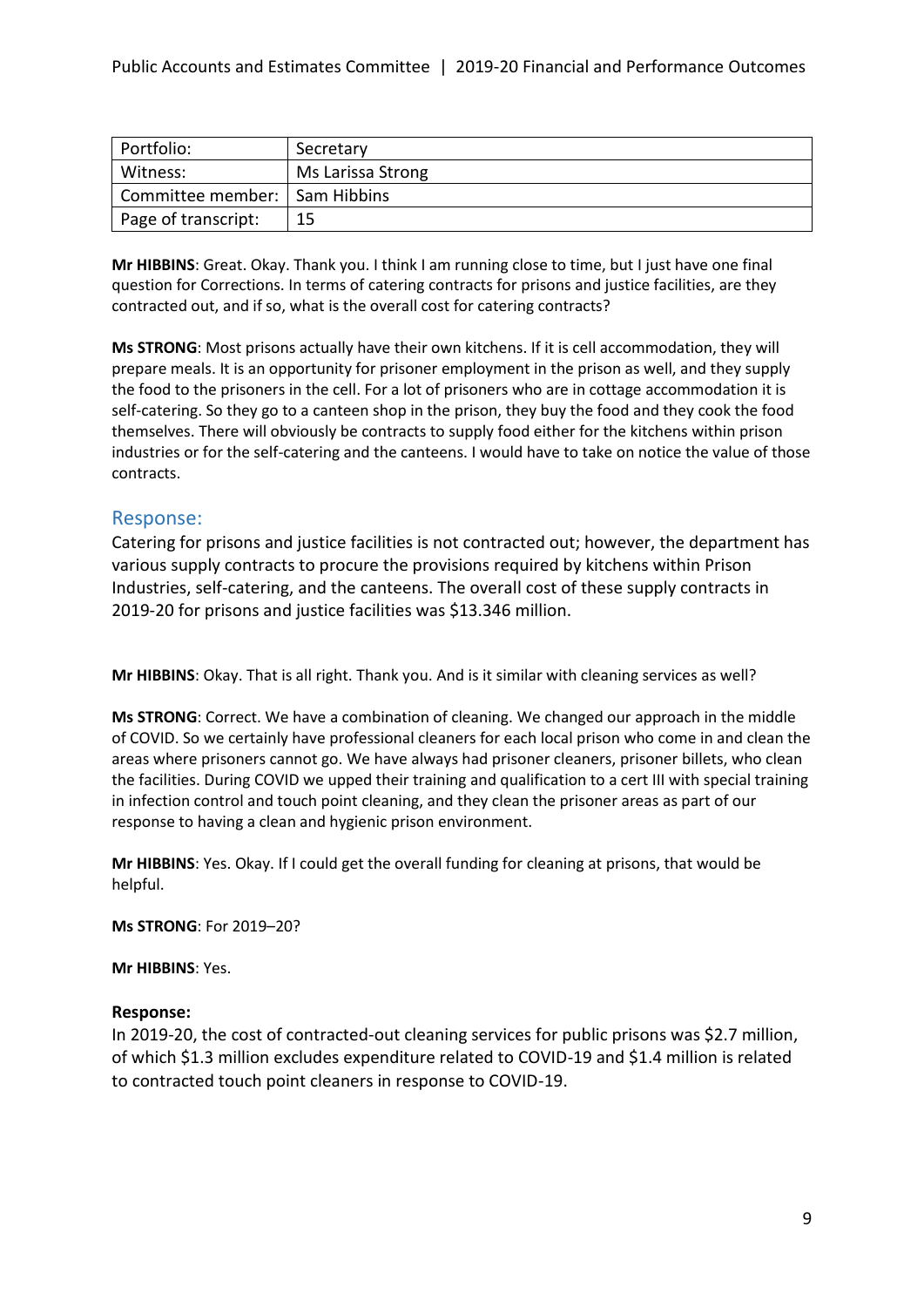| Portfolio:                        | Secretary                        |
|-----------------------------------|----------------------------------|
| Witness:                          | <b>Chief Commissioner Patton</b> |
| Committee member:   Danny O'Brien |                                  |
| Page of transcript:               | $19-20$                          |

**Mr D O'BRIEN**: Yes. So in those do you have a number for how many are in breach of the enforcement warrant stage?

**Chief Comm. PATTON**: No, I do not.

**Mr D O'BRIEN**: Okay. Is that something you are able to take on notice?

**Chief Comm. PATTON**: Well, it is not something I capture. Once they go into Fines Victoria, they are matters dealt with through the Fines Victoria process. They are followed up, if you are an adult, through the sheriff's office or, if you are a child, it is then registered, as I understand, in the Children's Court through the children and young persons infringement notice system. Children are obviously treated differently. They do not automatically revert to a warrant; they are listed for hearing at the Children's Court, as I understand, where their personal circumstances are considered by a magistrate or registrar. So there is a whole range of different things in what is a very big beast, but we do not control that. My focus is on making sure my staff appropriately and properly enforce the COVID rules, showing appropriate discretion but enforcing where there are deliberate, obvious and blatant breaches. What happens after that obviously goes out of our hands to a large degree.

### Response:

This information is not available.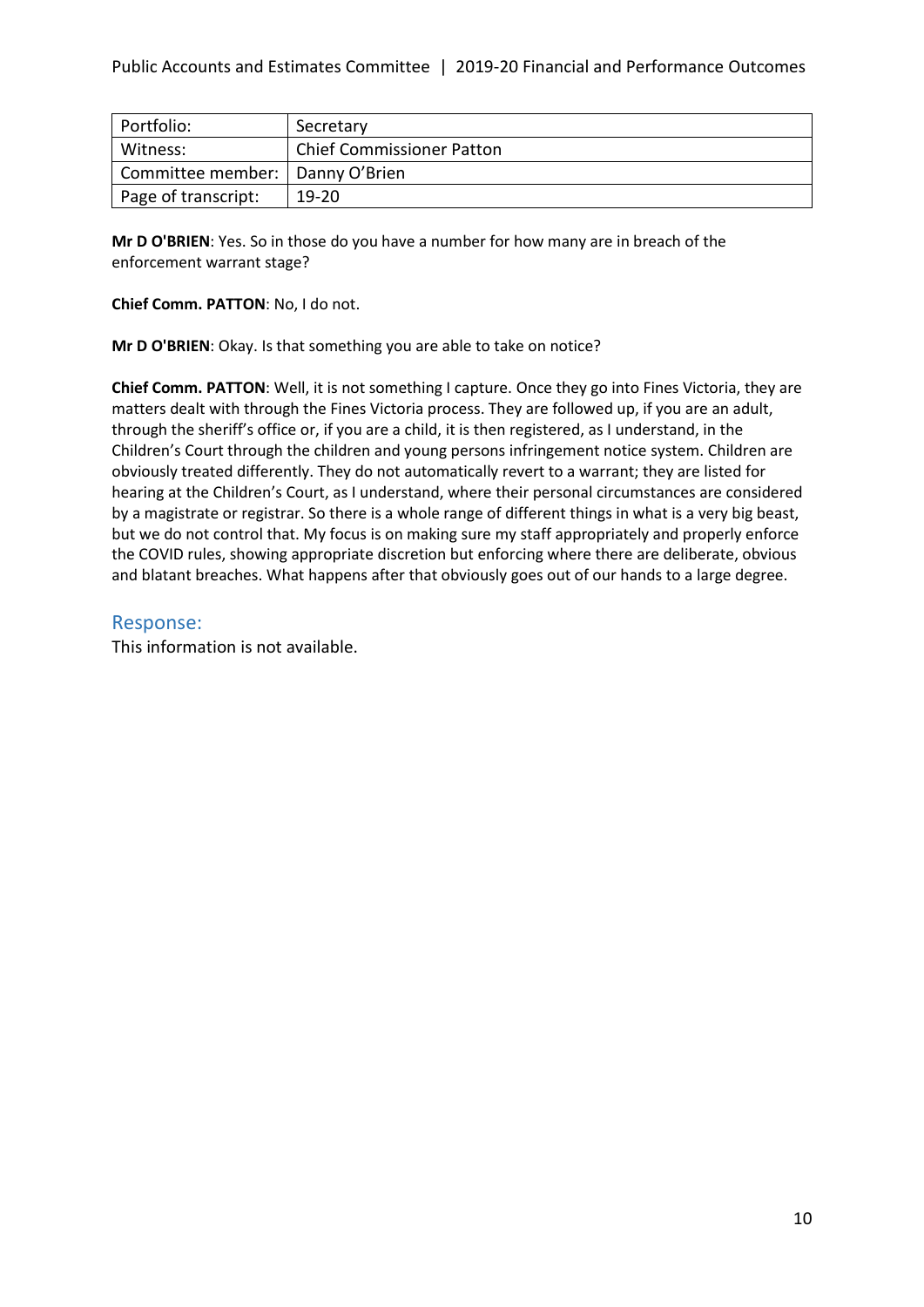| Portfolio:                        | Secretary         |
|-----------------------------------|-------------------|
| Witness:                          | Ms Jodi Henderson |
| Committee member:   Danny O'Brien |                   |
| Page of transcript:               | 20                |

**Mr D O'BRIEN**: Okay. Secretary, I will just move on in the brief time I have got left to some youth offending issues. The recent Productivity Commission ROGS data confirmed that only 20 per cent of non-Indigenous young offenders received a youth diversion referral in 2019–20, compared to 66 per cent in New South Wales and over 50 per cent in both Queensland and WA. Why do only one in five youth offenders in Victoria receive a youth referral?

**Ms FALKINGHAM**: Thanks, Mr O'Brien, and I think it is important that those figures often are not comparing apples and apples, so I will ask the Youth Justice Commissioner to respond to your question.

**Ms HENDERSON**: Thank you. You are referring to the Children's Court youth diversion program?

**Mr D O'BRIEN**: Well, youth diversions as a proportion of offenders is what is listed in the ROGS report.

#### **Ms HENDERSON**: Yes.

**Mr D O'BRIEN**: Basically I guess we are talking about kids that are sent to detention versus kids that are sent into a referral program of some description to try and get them back on the straight and narrow.

**Ms HENDERSON**: Yes. What I might just give you is an overview of the Children's Court diversion program for 2019–20.

**Mr D O'BRIEN**: I have got 25 seconds left.

**Ms HENDERSON**: Oh.

**Mr D O'BRIEN**: Is there a simple answer? And if not, I am not happy to take on notice.

**Ms HENDERSON**: No, there is not a simple answer, but I guess the other jurisdictions have a much higher rate of Aboriginal children under the criminal justice jurisdiction.

**Mr D O'BRIEN**: Well, this question was specifically about non-Indigenous offenders, so that is the data. The specifically non-Indigenous—only one in five Victorians get diverted.

**Ms HENDERSON**: Yes. I will take that on notice and come back to you with a more fulsome explanation.

## Response:

The Productivity Commission's annual Report on Government Services (ROGS) includes reporting on Police Services (Justice Sector) such as Youth Diversion, as well as Youth Justice Services (Community Services Sector).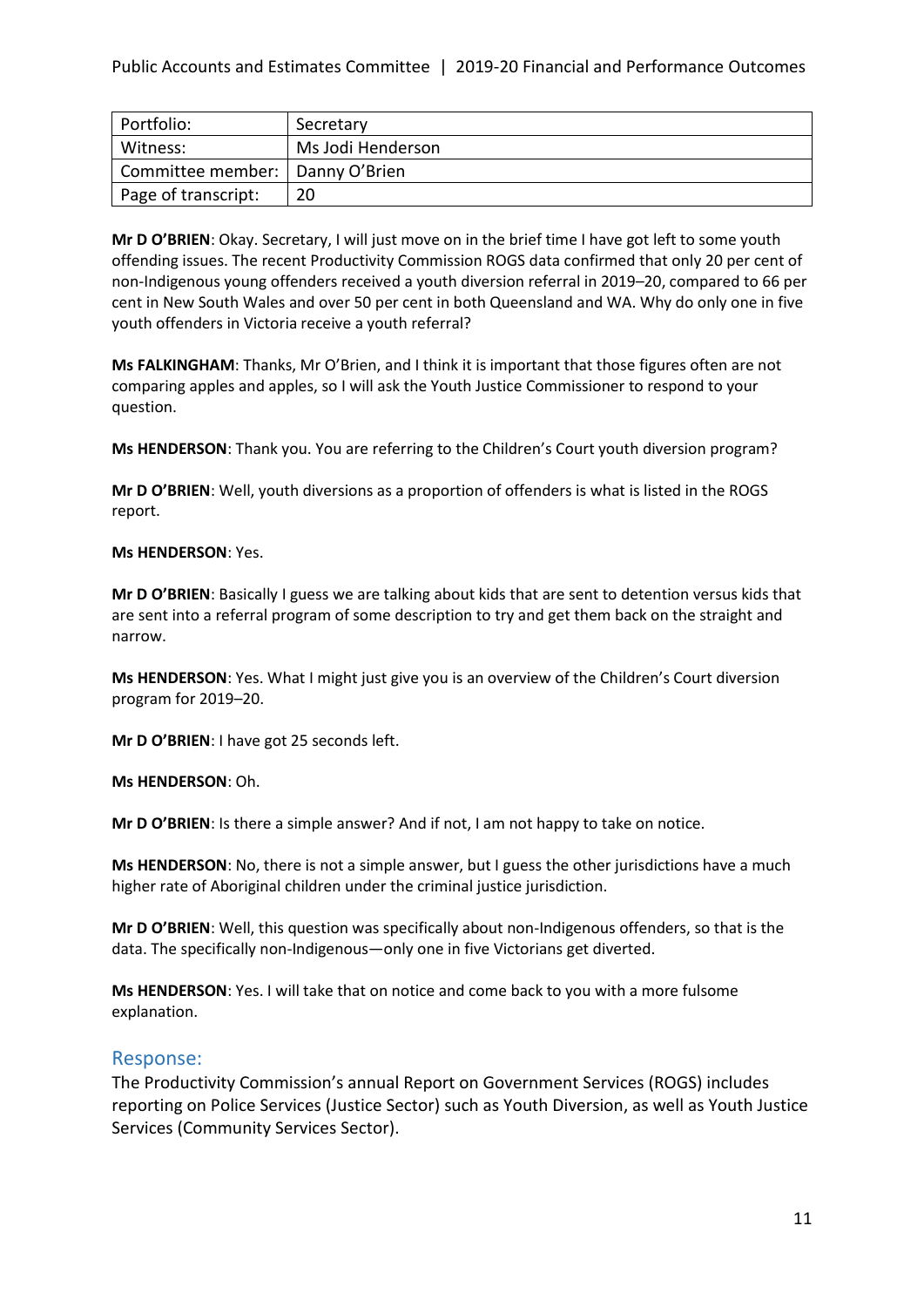The **Police Services** reporting includes 'Youth diversions' and defines this as: *'the total number of non-court proceedings for alleged youth offenders (numerator), divided by the total number of police proceedings for alleged youth offenders (denominator)'*.

The ROGS reporting notes that this data is "not comparable across jurisdictions because of differences in the legislative arrangements and procedures that underpin and determine the application of, and eligibility for, diversionary options in each jurisdiction's youth justice system".

The **Youth Justice Services** reporting includes the number and rate of young people under youth justice supervision across the country. In 2019-20, Victoria had a rate of 9.8 young people per 10,000 young people aged 10 to 17 years, under youth justice supervision. This is significantly lower than the 2019-20 national average of 17.4 and continues a six-year trend of Victoria having the lowest rate of Youth Justice supervision in the country.

Victoria's low rate of supervision reflects the focus on diverting young people from the criminal justice system through programs like the Youth Support Service and Aboriginal Youth Support Service; the Children's Court Youth Diversion service and other programs that support young people and their families such as Family Functional Therapy, Multi-Systemic Therapy and Community-based Aboriginal Youth Justice programs.

The Children's Court Youth Diversion service aims to divert young people from further progression into the criminal justice system. The service helps young people understand the impact of their offending and provides opportunities for rehabilitation, through tailored diversion plans and case co-ordination.

Since implementation in 2017, coordinators had overseen 4,956 diversions for young people up to 30 June 2020. In 2019-20, the program oversaw 1,170 diversions. The service has also increased the high rate of successful diversion completion year on year, from 93 per cent in 2017-18 to 94 per cent in 2018-19 and to 95 per cent in 2019-20.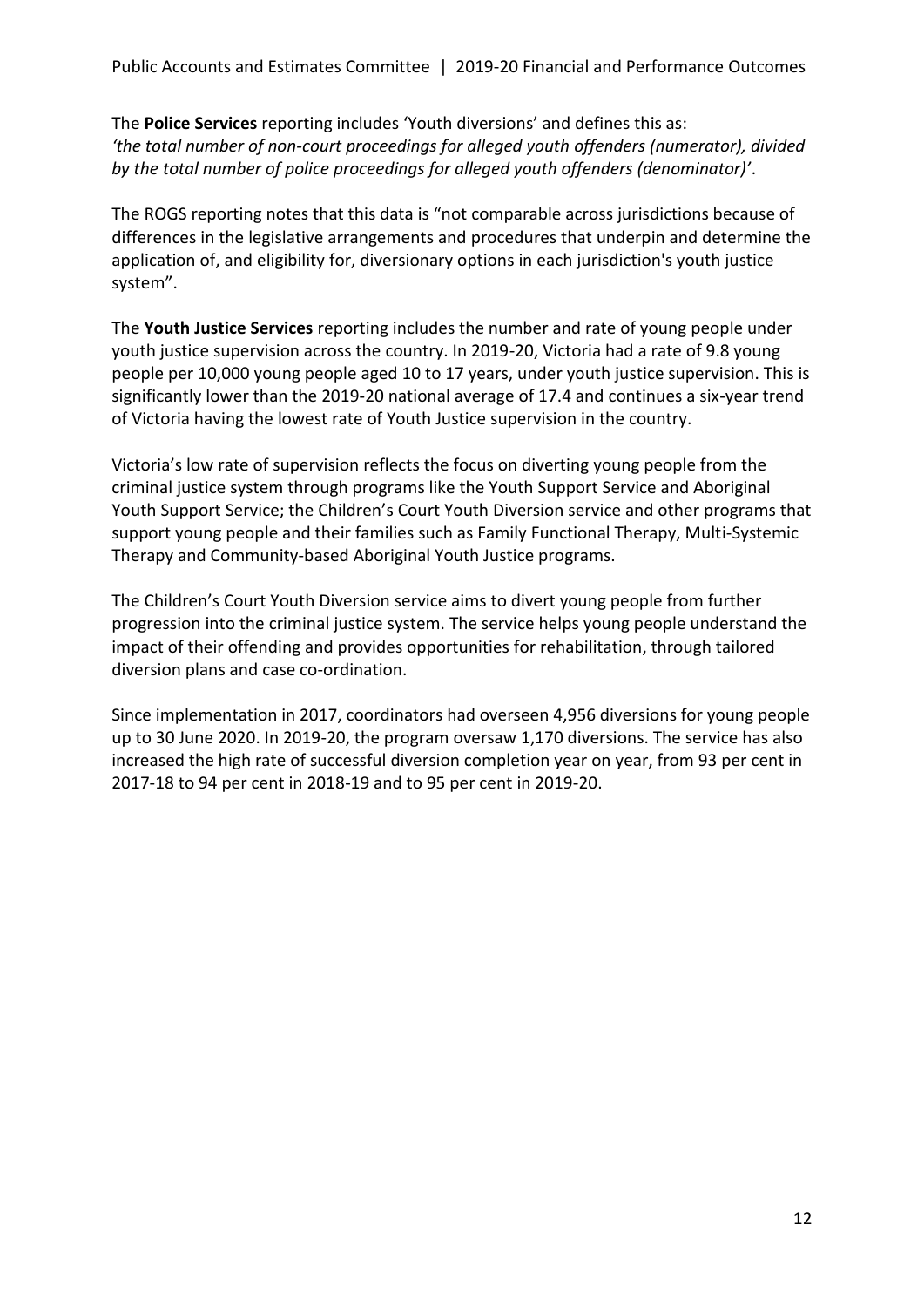| Portfolio:                          | Secretary                 |
|-------------------------------------|---------------------------|
| Witness:                            | <b>Commissioner Crisp</b> |
| Committee member:   Brigid Vallence |                           |
| Page of transcript:                 | 33                        |

**Ms VALLENCE**: Perhaps to you, Commissioner Crisp. Back on 9 June the former chair of the CFA board, Mr Greg Smith, sought a letter of comfort essentially from the government in the view of the current and significant level of financial uncertainty about the CFA's long-term financial sustainability, and that was a quote of Mr Smith's. Was a letter of comfort provided to Mr Smith to support the CFA financially if they fell short?

**Mr CRISP**: I am not aware in fact whether that letter was provided or not. I would have to take that one on notice.

## Response:

The department can confirm that on 9 June 2020 Mr Greg Smith, in his capacity as Chairperson of the Country Fire Authority (CFA) Board, wrote to the Minister for Police and Emergency Services, the Hon Lisa Neville MP, seeking a Letter of Comfort from the Government to provide a level of financial certainty for CFA in the context of Fire Services Reform.

In response to this request Rebecca Falkingham, in her capacity as Secretary of the Department of Justice and Community Safety, sent the attached letter to Mr Smith on 19 June 2020. (See below "Secretary – Letter to Greg Smith – Chair CFA Board 19 June 2020.pdf")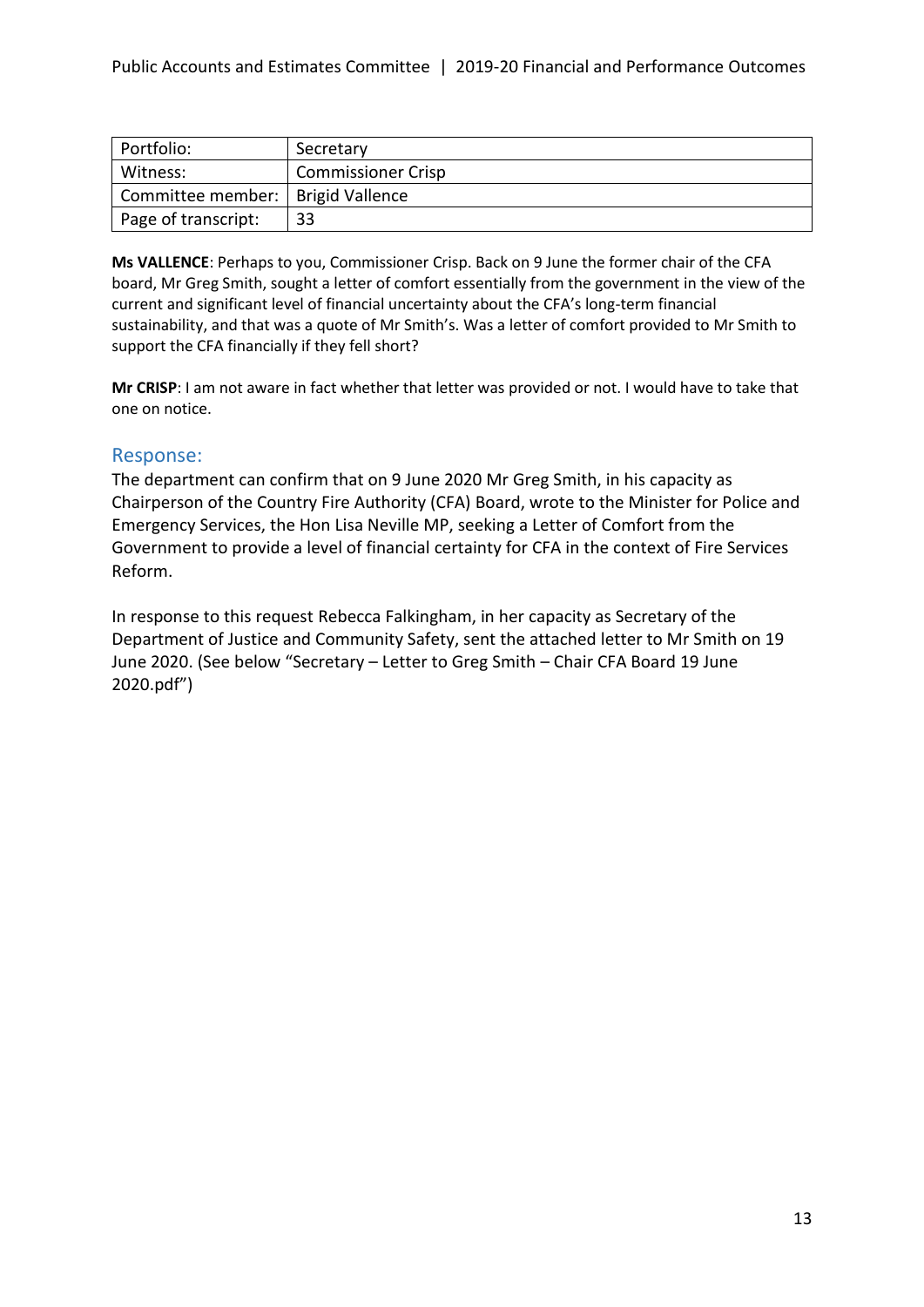

## Department of Justice and Community Safety

Secretary

Level 26 121 Exhibition Street Melbourne Victoria 3000 Telephone: (03) 8684 0501 justice.vic.gov.au DX: 210077

**Grea Smith AM** Chairperson **Country Fire Authority Board** 8 Lakeside Drive BURWOOD EAST VIC 3151

Dear Mr Smith

#### **COUNTRY FIRE AUTHORITY FINANCIAL SUSTAINABILITY**

I refer to your correspondence dated 9 June 2020 to the Hon Lisa Neville MP, Minister for Police and Emergency Services in which you seek support for a Letter of Comfort to provide financial certainty for the Country Fire Authority (CFA) in the context of Fire Services Reform (FSR).

I am pleased to be able to advise you that the Government is finalising a support package for the CFA for sustainability measures to directly support volunteers and brigades to further build volunteer capacity and capability. I anticipate being able to provide further advice on this shortly

The Government has also been made aware that funding requests are likely to be required to address long standing CFA and FRV financial sustainability issues. DJCS will work with CFA on the development of these funding bids and how these bids could potentially be considered as part of the delayed 2020-21 State Budget process.

Further, it is acknowledged that the CFA and Fire Rescue Victoria (FRV) 2020-21 budgets are likely to require revision to account for any unanticipated costs arising from the new fire services model. DJCS will also work closely with the CFA in seeking any supplementary funding that is required to address these costs.

As you are aware, long-term financial sustainability has been a critical consideration in Fire Services Reform and the Government's intention to address CFA and FRV financial sustainability is evidenced in the Firefighters' Presumptive Rights Compensation and Fire Services Legislation Amendment (Reform) Act 2019 (the Act). The Act requires that an Implementation Plan be tabled in Parliament that includes actions relating to financial sustainability and the development of a funding plan, which determines the financial requirements of CFA and FRV and addresses the impact of the reforms. The Act also provides for a Fire Services Implementation Monitor whose functions will include assessing the impact of the reforms on the financial sustainability of CFA and FRV.

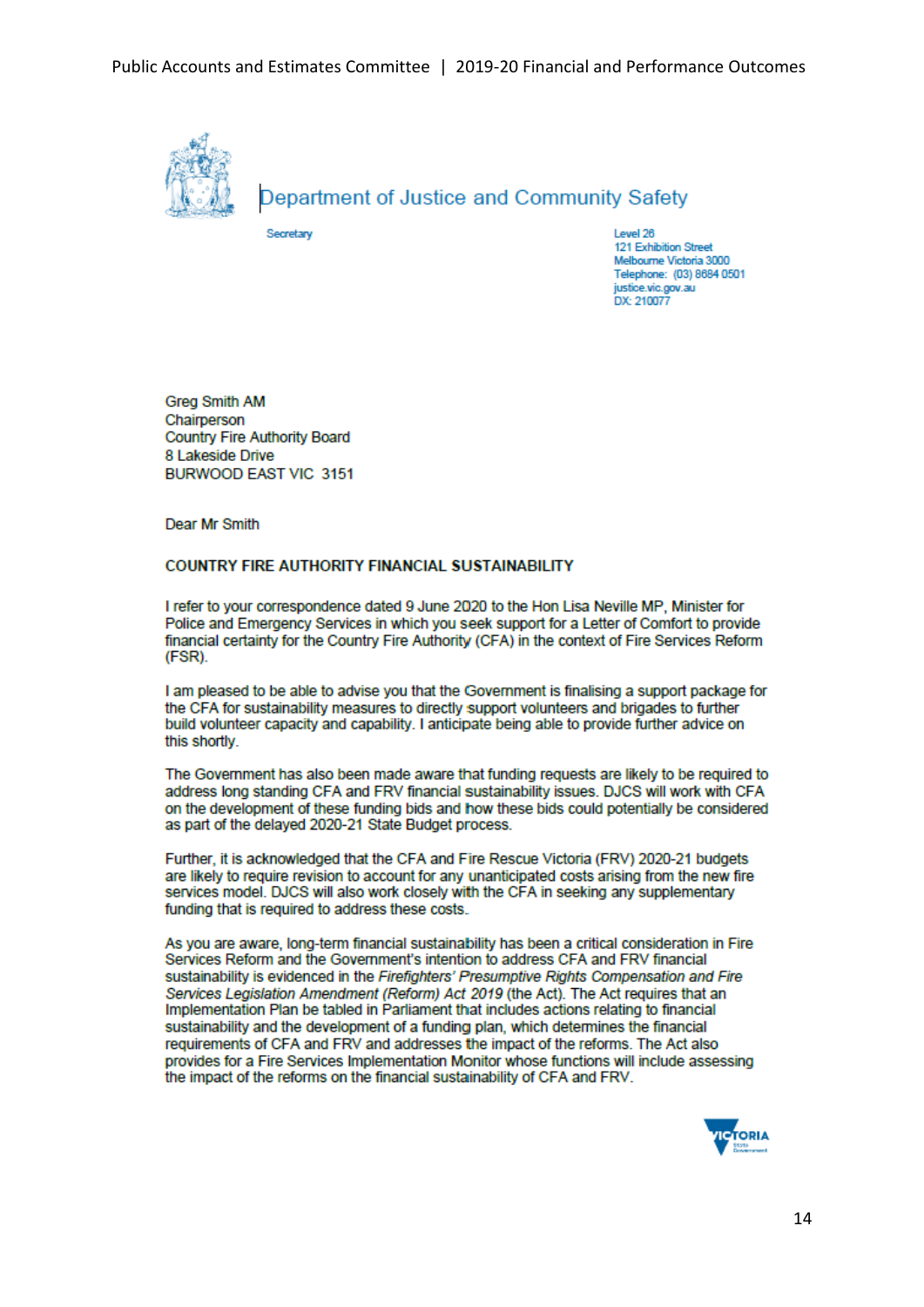The Department is working with CFA and FRV to identify financial sustainability-related actions for inclusion in the Implementation Plan. The Department will also coordinate the conduct of a financial sustainability assessment to inform the funding plan and consider how financial sustainability can be addressed via means other than a pure reliance on supplementary funding. As you are aware, funding will need to be approved by Government.

In relation to the issue of whether CFA will be funded for costs incurred in implementing the Enterprise Agreement (EA), as per normal practice this funding is held in contingency by Department of Treasury and Finance (DTF) and approval needs to be sought from the Treasurer for its release. We are currently working closely with the CFA and DTF to obtain the Treasurer's approval for this funding and this decision is expected shortly. I will ensure that this is communicated directly to the CFA.

The Government recognises that financial certainty is essential for CFA in becoming a fully volunteer firefighter organisation. The intent of the actions and measures outlined above is to provide CFA with such certainty and the Government is committed to continuing to support the CFA to meet its obligations to the Victorian community.

I would like to thank the CFA and the Board for their work on preparing for FSR commencement and look forward to continuing to work together on these important reforms.

**Yours sincerely** 

**Rebecca Falkingham** Secretary

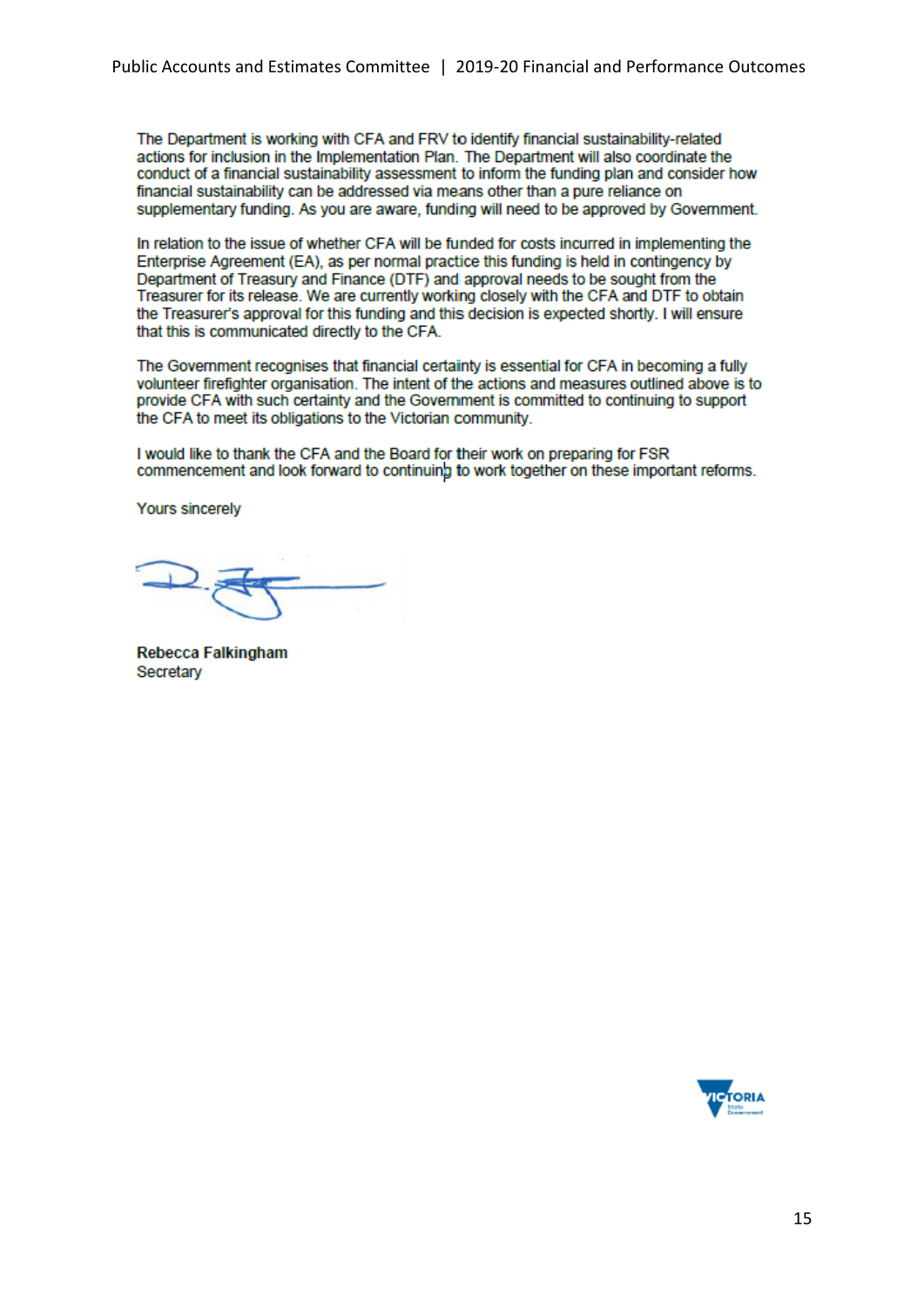| Portfolio:          | Secretary                 |
|---------------------|---------------------------|
| Witness:            | <b>Commissioner Crisp</b> |
| Committee member:   | <b>Brigid Vallence</b>    |
| Page of transcript: | 33                        |

**Ms VALLENCE**: Okay. The CFA's board meeting on 18 May, and I am referring to the minutes of that board meeting, talk about additional costs from the secondment agreement, service level agreements, tools of trade and section 103 arrangements requiring supplementation. What is the dollar value of this supplementation, and what is the nature of these costs?

**Mr CRISP**: I have not been exposed to the document or the material you are referring to, so again I would have to take that one on notice.

## Response:

On 16 June 2020 the government approved \$250 million over five years for reform implementation. This included \$126 million in CFA capability funding for key volunteer initiatives including: health and safety training; leadership training; replacement of aged stations and appliances; and upgrades of volunteer-facing ICT systems.

DJCS continues to work closely with the CFA to manage any additional costs that have been realised in the 2020-21 financial year.